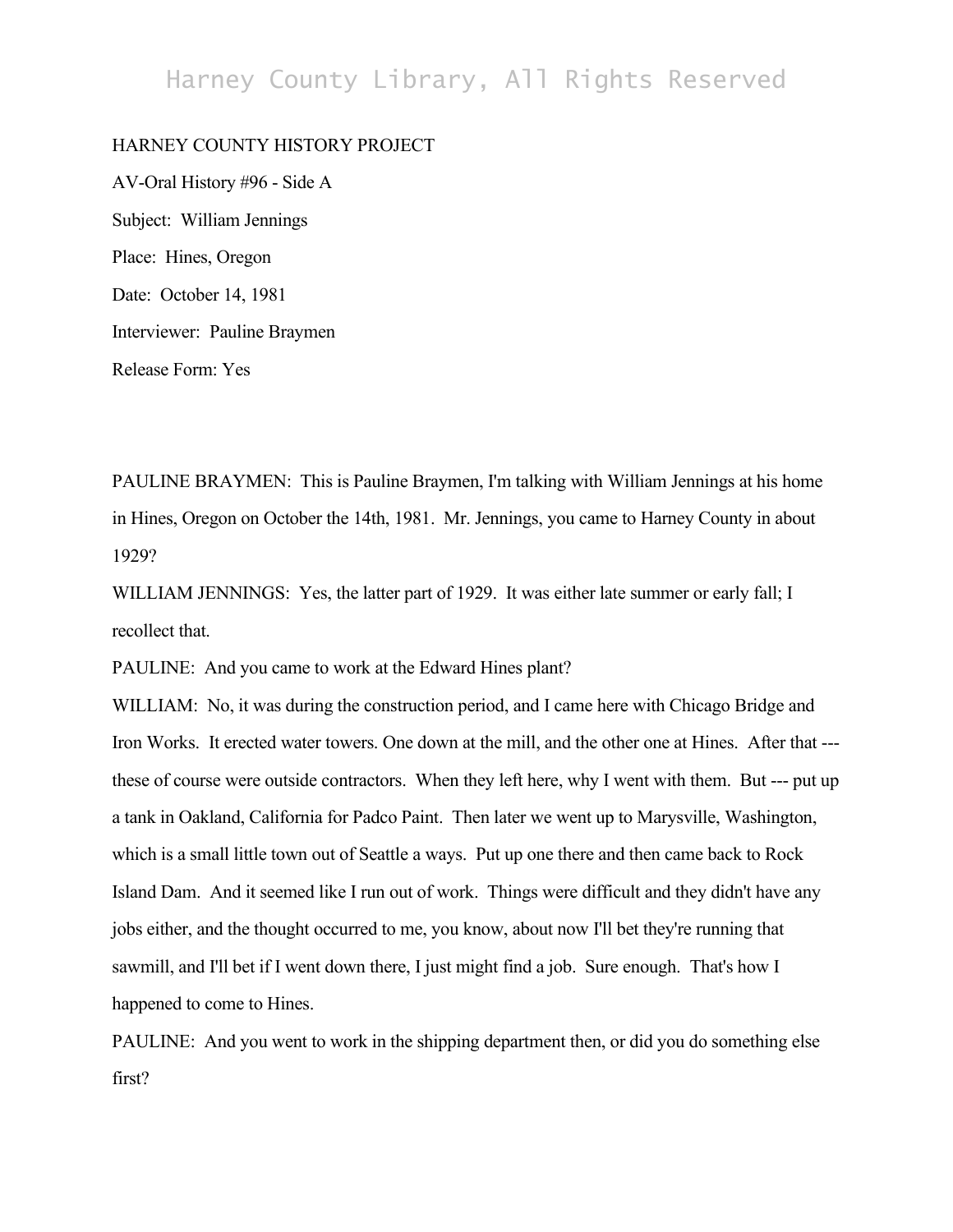WILLIAM: The first thing I did was work on outside construction. There were little jobs, light towers, this type of thing and I worked there for a while. And then yes, I went in the shipping department. Worked for a man named George Butler. I know a lot of people around here that recall him, and men that have worked for him. A lot of fellows my age because after all, it's been a long time, but there are some still here, I think, who worked for George, or at least know him or recognize his name.

Yes, and I worked there then for --- well my gosh, I didn't never work any place other than in finished lumber --- from that point on, but I worked there until I retired.

PAULINE: When did you retire?

WILLIAM: I've been retired seven years now. So '81?

PAULINE: Be about 1974?

WILLIAM: Sounds right, yeah.

PAULINE: Okay. My arithmetic is a little rusty from time to time.

WILLIAM: I think that's about right. I don't recall things too vividly anymore. But uh ---

PAULINE: Were you married when you came to Harney County?

WILLIAM: No. No, I was a foot loose rascal and you had to move from job to job. And I was

here for, oh gee, I don't know how long, but I got married here. I had two children.

PAULINE: What is your wife's name?

WILLIAM: Viola.

PAULINE: Viola.

WILLIAM: Her maiden name was Viola Pease and that's an old time Harney County family. She was born up town here. They had a homestead out at Dog Mountain.

PAULINE: I recognize that name, but I didn't realize that Viola was related. Someone I interviewed was --- that name has come up. I can't remember who it was. Would it be --- is she

related to one of the Bakers?

WILLIAM: Yes.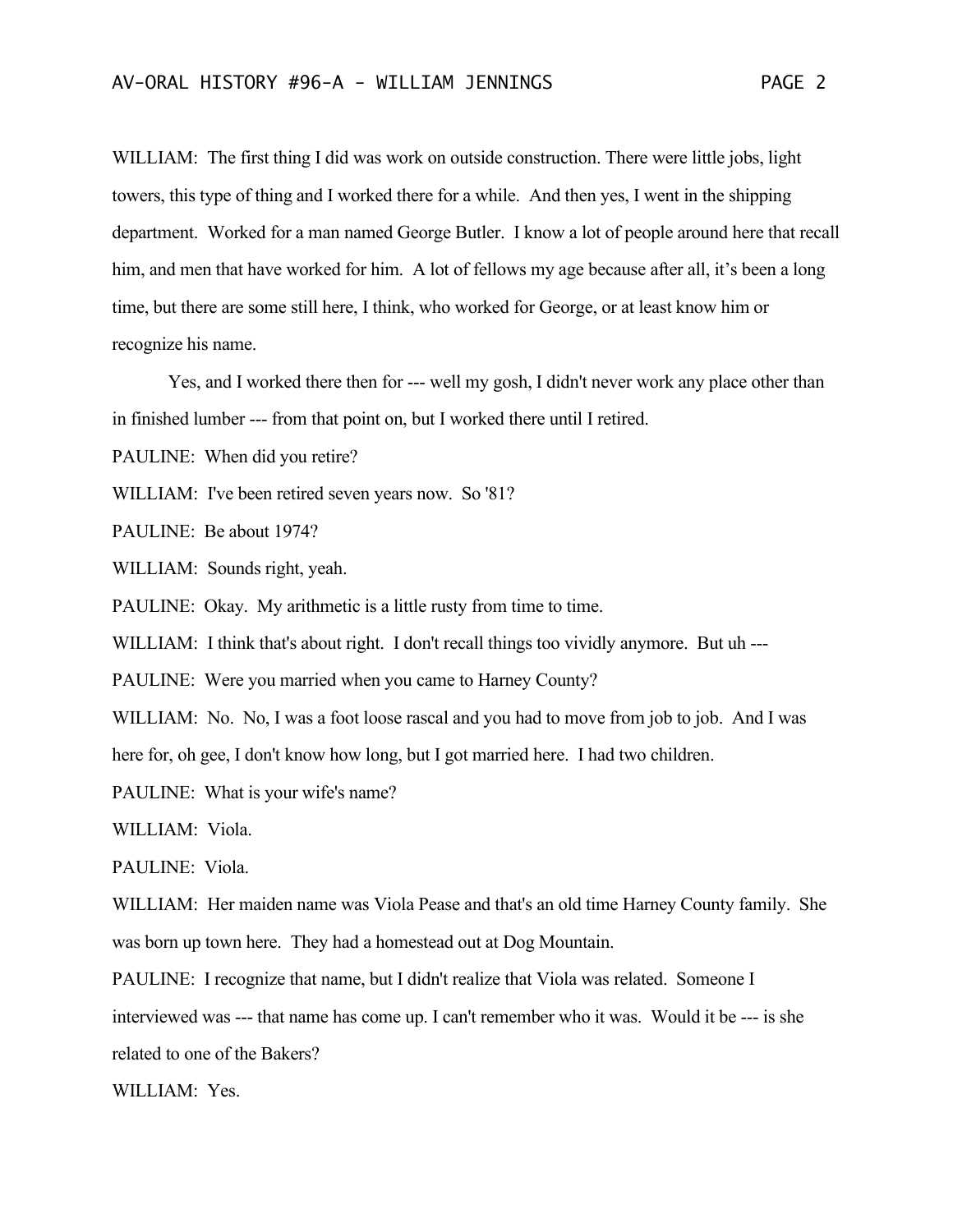PAULINE: Is her sister married to one of the Bakers?

WILLIAM: Yes. Her sister, Esther, was married to a Baker. Now what in the world was his name? A crippled fellow.

PAULINE: I think it was Walter; I'm not sure. I interviewed him and I --- Walter or Wallace, I interviewed ---

WILLIAM: Wallace.

PAULINE: Wallace. Okay, he plays the violin, plays the fiddle.

WILLIAM: Yeah.

PAULINE: I interviewed both of them.

WILLIAM: Well, his wife is Vi's sister. And well gee, I don't know; I suppose you know more about that family's history than I do.

PAULINE: I knew that I had done some visiting about that family.

WILLIAM: Yeah, well we were married here in, my gosh, now when was that. I wish Mother was home. She recalls these things.

PAULINE: Well can you remember what the country was like, or what Burns and Hines area was like? I understand that there was quite a lot of sagebrush around here, where now you have green lawns and trees. What did it look like out here?

WILLIAM: Oh, gee whiz. It was all torn up and it was --- you can visualize what it was like. They were pouring another foundation every day. They had crews --- one of them running around putting in windows, another one roofs, and one thing or another, and this type of thing. It really seems to me looking back, as I recollect, it really moved along pretty darn fast. But then down at the mill, all of the vast acres, miles of ditches and this sort of thing, and it was all mangled as I recollected. And there was a lot of employment. And very, very difficult to find a place to live here during that period. The pay wasn't all that great, but there was work.

PAULINE: You made the comment the other day when I talked to you on the phone that you worked for a long time before you earned a dollar an hour.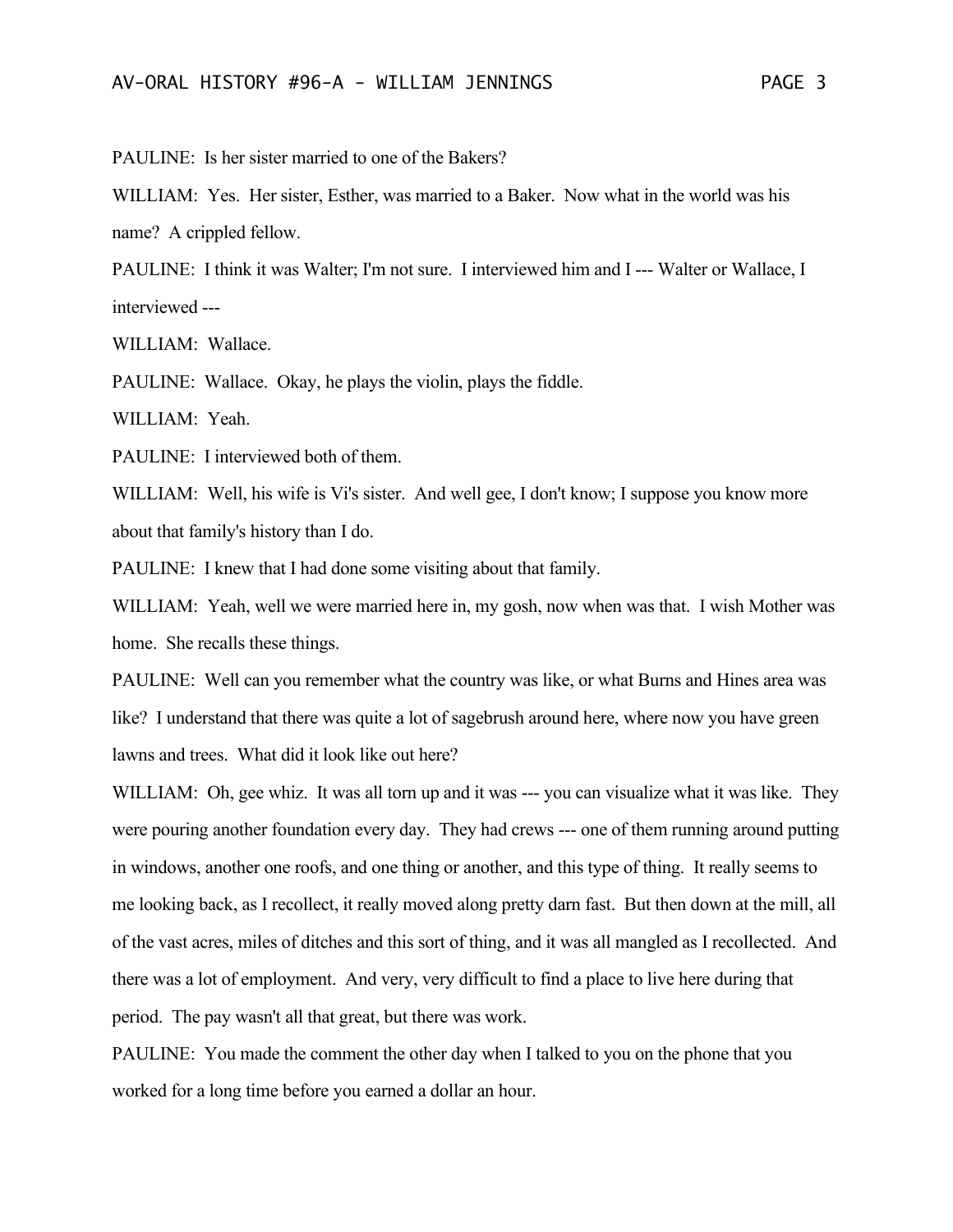WILLIAM: Oh, I'm sure of that. Yeah, yeah, a long time. Because if I recollect right, it was 38 or 40 cents an hour was the going wage. And yes, Mother and I, we celebrated when I got a dollar an hour. But we weren't paying --- it wasn't costing us a whole lot to live. It was costing us all we could get, but we were living. And we had us two children. Seems like we managed just fine. I've no regrets. I think it was great. It wasn't all that great, but at this stage, I think it's great. PAULINE: Was this a company house that you bought?

WILLIAM: Uh huh, yeah. This is a --- well when Mother and I first married we lived in a little cabin up town. It was originally Jim Fellow's property. It was across from the state house there now. I think Nyleen's are the present owners. But they were little bitty cabins. I do remember this. We had the best one they had there too, because I suppose because it was the only one that was empty. But at that we paid \$25 a month.

Then, one thing that's kind of hard for me to pass over though is the Welcome Hotel was over there on the corner by the, opposite of where Copeland is now, the old ---

PAULINE: It was where what is known as Farley's Market now.

WILLIAM: Yeah. It was a lovely old hotel. And I remember we had our wedding breakfast over there and invited what friends we could afford. And Culver Page was cooking there. I never had such a breakfast before or since.

PAULINE: What was on the menu?

WILLIAM: Well, we fed them oysters. They had wine and oysters, and I don't know what all you would have for ---

PAULINE: That sounds really exotic for probably sometime in the late '30's, in the middle of the High Desert.

WILLIAM: Yeah. And I remember, and what I really remember, with-out any mistake in it at all, is it was 75 cents a plate, 75 cents a plate! Now that's hard to imagine, isn't it?

PAULINE: That's difficult today to believe.

WILLIAM: Yeah, I wish Mother were here, but that's right. And then we moved out here and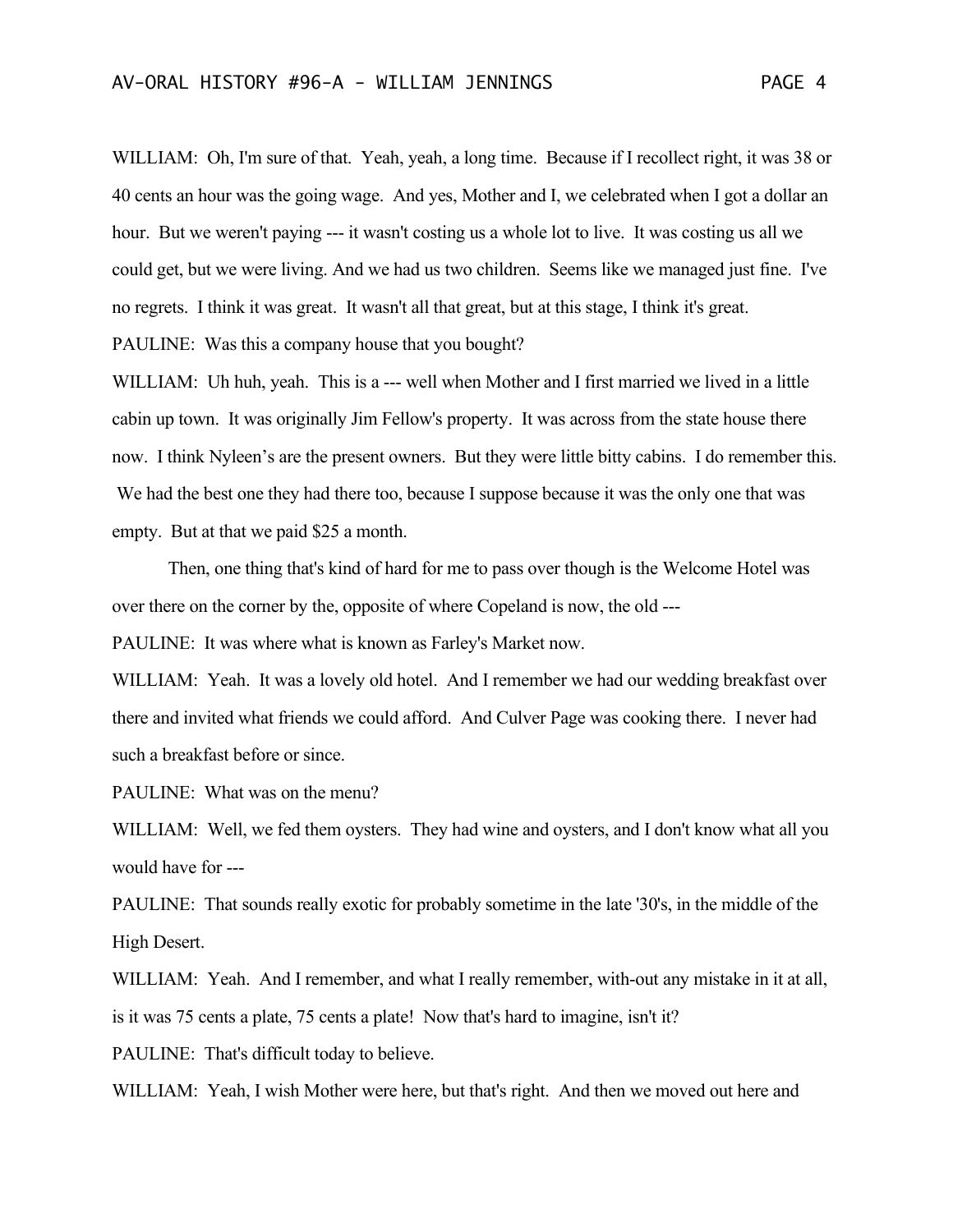moved into this very house. The situation then was that Pauline, if they had some work now, times were getting tough, they were darn tough too. The mill was just starting, and somebody's plans went awry I guess because there wasn't all that much demand. Well, it was a depression area. And there wasn't all that demand for lumber. But the sheds were full, and the shipping was --- They would allow us, let us work when they had some orders to fill. Sometimes we would work until noon; sometimes we'd work maybe ten hours the same day. Of course, over-time was, I don't recall, I think it was unheard of. You worked until they sent you home.

PAULINE: If you worked you got paid, and if you didn't work you didn't get paid.

WILLIAM: Yeah, but come payday, well, if you worked any time during that day you had to pay a dollar a day rent. If you didn't work, you didn't pay nothing.

PAULINE: That allowed a lot of people a break that would keep them going, wouldn't it? WILLIAM: Sure. We would get our wood, our electricity was hardly anything, maybe a \$1.50 a month, I don't know. But fuel and electricity --- I don't remember anybody paying for any water in these times. But everybody was pretty great. And then, oh they even had a community garden. Because my stepfather used to insist, I go down there and help. But that park area there, right across from the post office and grocery store; that was all a community garden. We were allotted even in that time, you know. My stepfather, he raised a lot of, of course I helped him much, but not as much as he would have wished.

PAULINE: Now who was that?

WILLIAM: His name was William Kanning. Yeah, and they later left here. Well, he stayed here until he went to Portland and worked in the shipyards after he left here. He's buried down in Oregon City. And then in later years, oh things got progressively better and better, to my way of thinking, until you're right where you are at now, and I guess you couldn't call that better. PAULINE: Well, there's a lot of parallels to those, the early 1930's when they were struggling to get started out here, and today when they are really in the process of starting over again. WILLIAM: I think it was more widespread then, Pauline, than it is now. Because the county was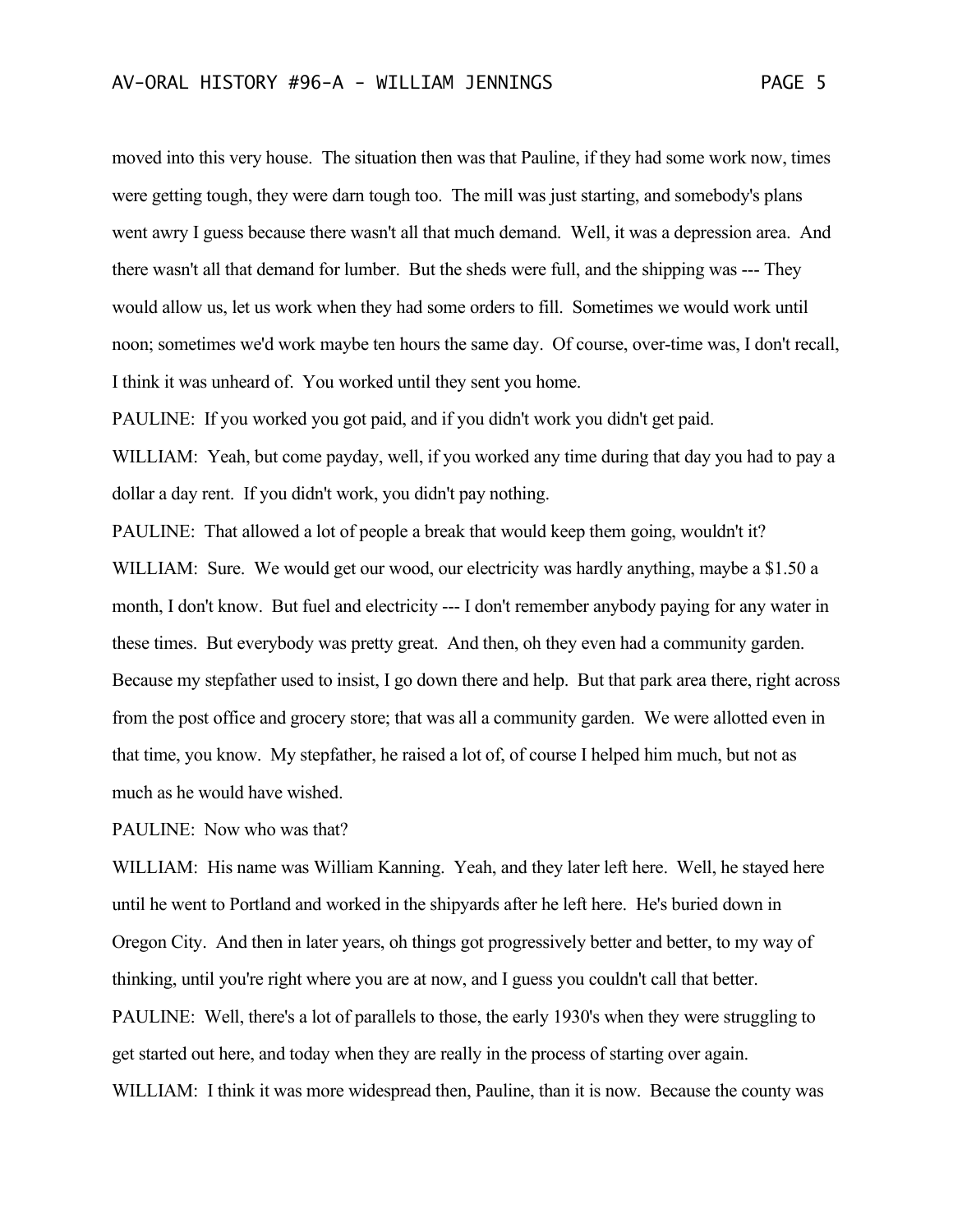involved, they were issuing warrants and you'd have to take a big discount to get any money out of them. The teachers were paid with warrants because I knew one of them. And grocery stores, well it seemed like they always done the best they could, but there wasn't far they could go either. There wasn't too many places, I think the best help, place you had to go for help was to go to your neighbors. The county, I don't recollect that they was helping anybody.

PAULINE: No welfare, no unemployment.

WILLIAM: There was no welfare, there was no help, there was no poorhouse, there wasn't nothing. Just root hog or die was the word. Well yeah, they was difficult but people were --- shoot, if somebody had some meat or some flour --- sure there was a lot of poaching going on, there's no denying that. But like I say, it was root hog or die. But, oh I don't know, I don't think the parallel exists like it did. There's too many props.

PAULINE: Well yeah, I'll have to agree with you. It's difficult, I think, for anyone that didn't experience those days to realize just how tough it really was.

WILLIAM: It was tough. Now what in the world --- I think a doctor's call was, I don't know, I think a \$1.50, \$2.00. I don't know what a hospital stay was, but I know when the children were born, we paid it off a little bit at a payday. But it don't seem to me like it was very much. But compared to now, well, wages weren't very much either. So, I suppose the parallel is there. PAULINE: It's just relative.

WILLIAM: Yeah, yeah.

PAULINE: Well, you said you helped install these water towers out here. How do you go about installing one of those? To me, I look at them and there is that big tank up there on those big tower legs, and the idea of putting that up without a lot of mechanical equipment sort of boggles my mind. WILLIAM: They had the equipment too. You see they had engineers, they had a hoisting engineer, and they had the machinery. You hoisted up one piece at a time and riveted it together. And actually, once you got the thing under way it didn't take very long, about five weeks for five men to put up one of those things. But it all come, it broke down and you'd take it on the ground and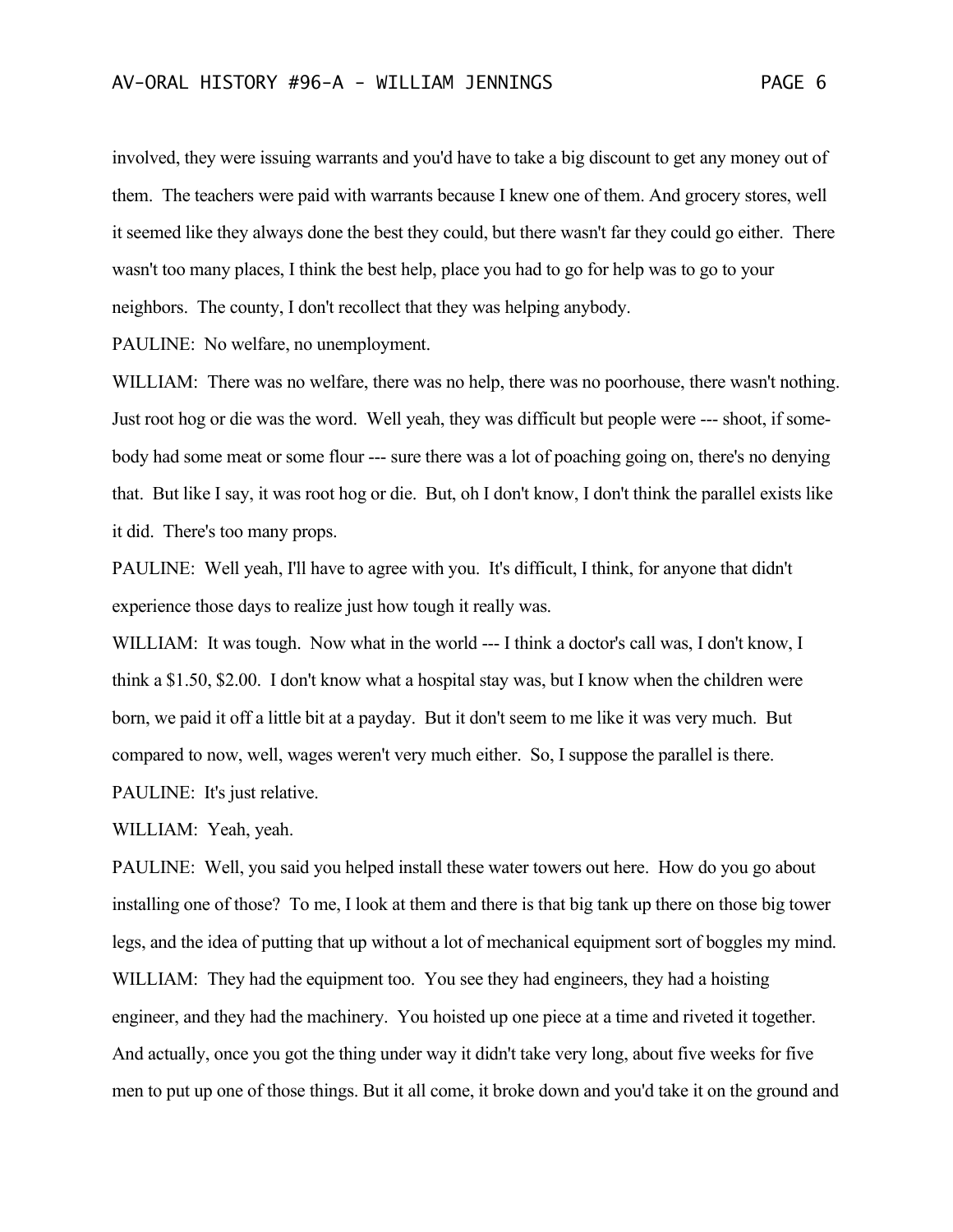assemble it one piece at a time. Just like an erector set. It's not difficult. Rather dangerous. PAULINE: Hi.

VIOLA JENNINGS: How are you?

PAULINE: Fine, how are you today? Been out to do your shopping?

VIOLA: Okay. Oh, a little of everything.

WILLIAM: There you are, Mother. We've been reminiscing, I've been telling tales on you.

VIOLA: Oh, not on me. That's your problem that was down at the mill, not mine.

WILLIAM: Oh, we went clear to Dog Mountain.

VIOLA: Oh, yeah?

PAULINE: I visited with your sister, Esther, at one time when she and, was it Wallace that she was married to?

VIOLA: Yeah, she was.

PAULINE: And so, I have her and Wallace on tape, an interview I did several years ago, and we talked about the Pease family. So, when he said your name I said, "Oh, that's very familiar."

WILLIAM: What year did we get married, Mother?

VIOLA: Oh ho, ho, ho. In 1933 or '34. Which was it, '30? One of those years.

WILLIAM: I don't know.

PAULINE: That's close enough.

VIOLA: It was one of those years. I don't remember exactly. I'd have to look it up.

PAULINE: Well, there's --- what do you remember about the old hotel over here?

WILLIAM: Well, gee. It came right along with the rest of the buildings here, as near as I recollect.

It might have been a little bit behind the houses and the city construction itself, but not very darn

far. And I just shudder to think how nearly finished it was, and then to go bankrupt. The wiring

was in it; the heat was in it, the plaster boards was in it, the windows were in it. It looked like it was just about ready to --- you could move into it. Then they started hauling stuff off. First was the big boiler downstairs, because it was --- I don't know whether it was going to be coal fired or oil fired or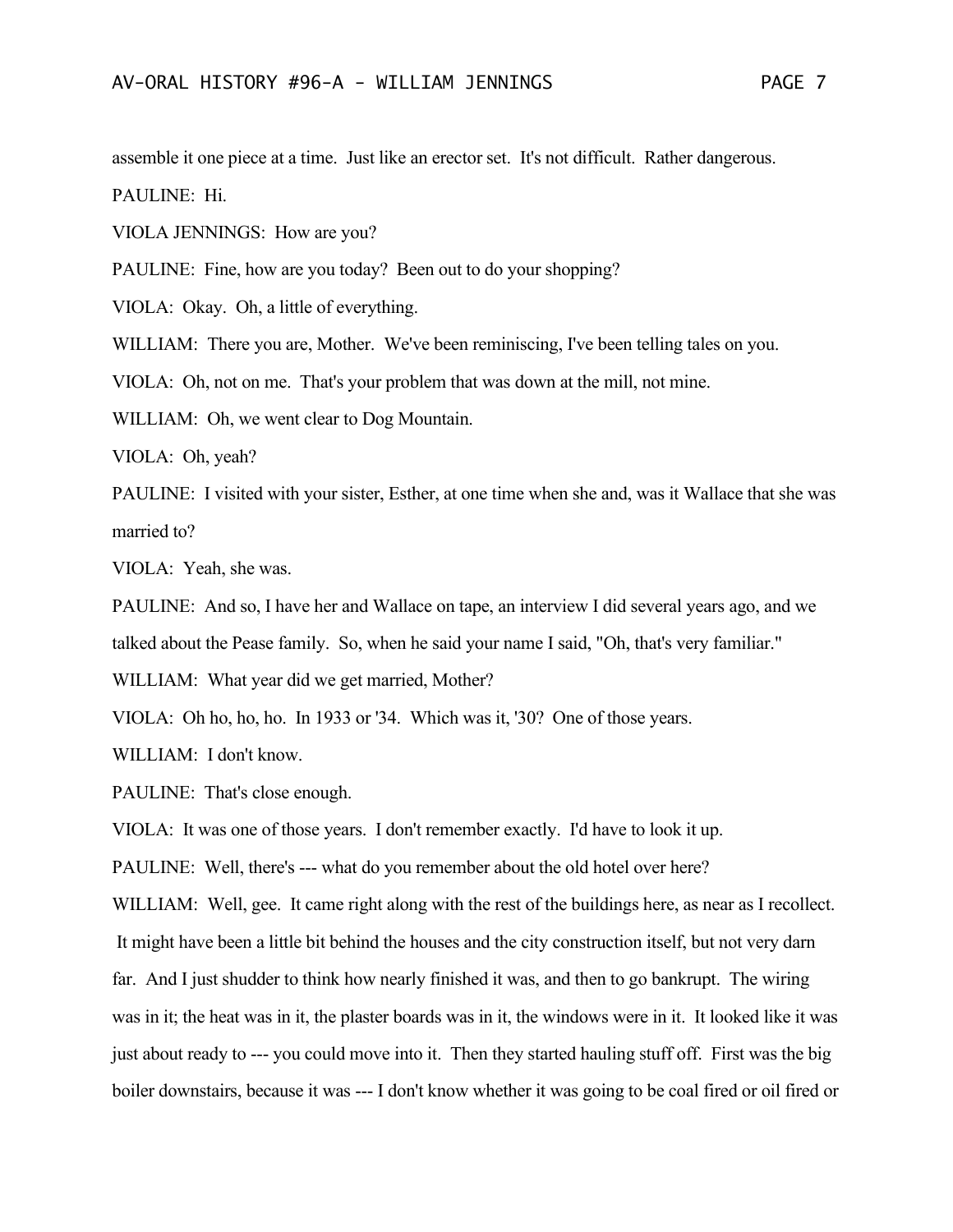what, but they --- and then let's be honest. Everybody in town, if there was anything over there they could use; they went and got it. The gypsies lived in it. It's looking good to me now. Have you been over there?

PAULINE: I watch every time I go by to see a little more progress all the time.

WILLIAM: The man that has it, he finished an apartment in the basement. My god is that beautiful. You wouldn't know you were in that old building. You bet.

PAULINE: I'm going to have to go over and visit. He's invited me to come over and visit sometime.

WILLIAM: Then he's got one finished upstairs. He has that rented. But he isn't going no ways but up. And this is great. This is great. And this thing, this thing is temporary; it'll turn around. If people don't starve to death first.

PAULINE: Well, that's --- people really have a great sense of survival, and if one-way won't work, they'll figure out some other way.

WILLIAM: Oh, it'll work. Yeah.

PAULINE: Do you remember much about the organization of the union at the mill?

WILLIAM: Not a great deal. The original one I think was the 4-L; they called it Loyal Legion of Logger Lumberman. And that was a union that was an organization. But it was kind of harmless. But I think they were kind of helpful too. But then the employees, they had a place to go, but I never heard about any grievances, or contract disputes or nothing at this time because it was rather immature, I suppose. But it served a purpose, and that I think was the beginning of the Union in Harney County. Because prior to that I'm sure that there wasn't any. The Loyal Legion of Logger and Lumbermen.

PAULINE: That has a nice ring to it.

WILLIAM: Yeah! But many years ago, they had the Credit Union. It's been in business my gosh, I don't know how long. But fellows down at the mill, Capps started it, I think. He run it for years out of his hip pocket. He never had no office or nothing. But that was the start of the Credit Union.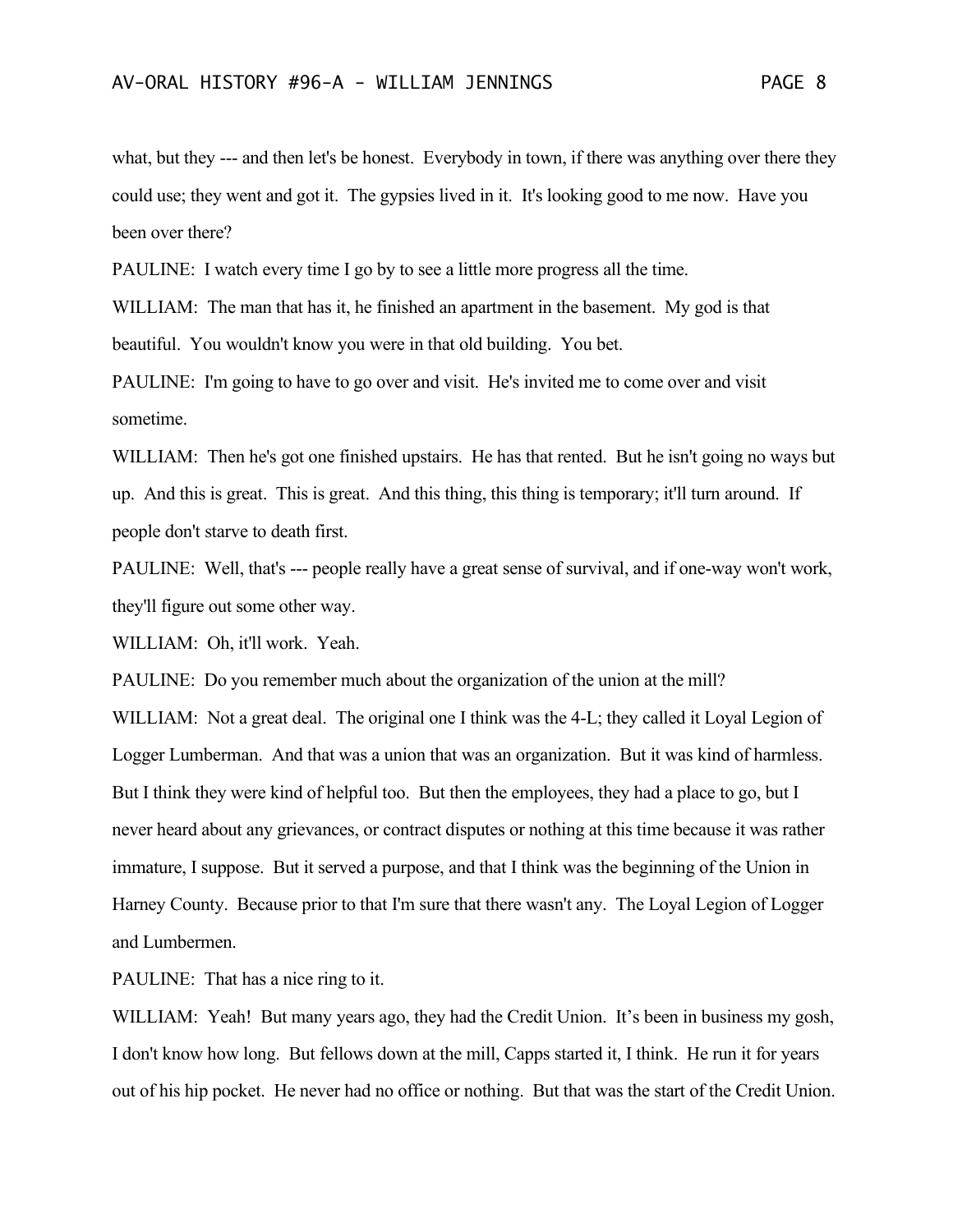Yeah, I think that I joined that before --- Well, for years you'd have to run him down if you wanted to borrow some money. He'd give you a check if you had a good co-signer. And that's the way it worked. There wasn't no overhead.

PAULINE: Then things get complicated.

WILLIAM: They get out of proportion. Hell, that was just great. And the first fire department they had was a broken-down old logging truck that they brought down from Seneca, piled some hose on it, that was the fire department. I don't know but what it was about as good as --- What the hell are you going to do, you just going to get some water on the fire. They done that pretty well in the old days. Up until oh, probably 8 or 10 years ago they never had no police department either, you know. And I don't know but what that wasn't just about as well. The City Hall used to, there wasn't any city hall, they had a room in the schoolhouse. Well hell C. J. was mayor for a long time. Everything was little, you know. But it seemed like it worked just about as well, and it sure didn't cost much.

PAULINE: Yeah, the paperwork really is expensive.

WILLIAM: It sure didn't cost much. Well, I don't know, these houses you could buy them for about \$1,500, and now then I think everything is relative, I guess you couldn't buy one for much less than \$50,000 or in that area. So, I guess everything is relative. Whether it's any better or not, this I question. Because we sure as hell didn't have the regulation we got now.

PAULINE: Well, that's true too.

WILLIAM: Yeah, and I think we could do without it. Yep. Oh, I have mixed feelings about where some of our money goes.

PAULINE: Well, I think we all do.

WILLIAM: But it isn't going to bother me now, Pauline, anymore, I'll tell you that much longer. And I've had a good life, and I surely don't have no regrets, and I'd do it all over again. Yeah. PAULINE: Well, that's a good way to feel at this stage of the game. It makes for a happy retirement; you can really enjoy your beautiful home.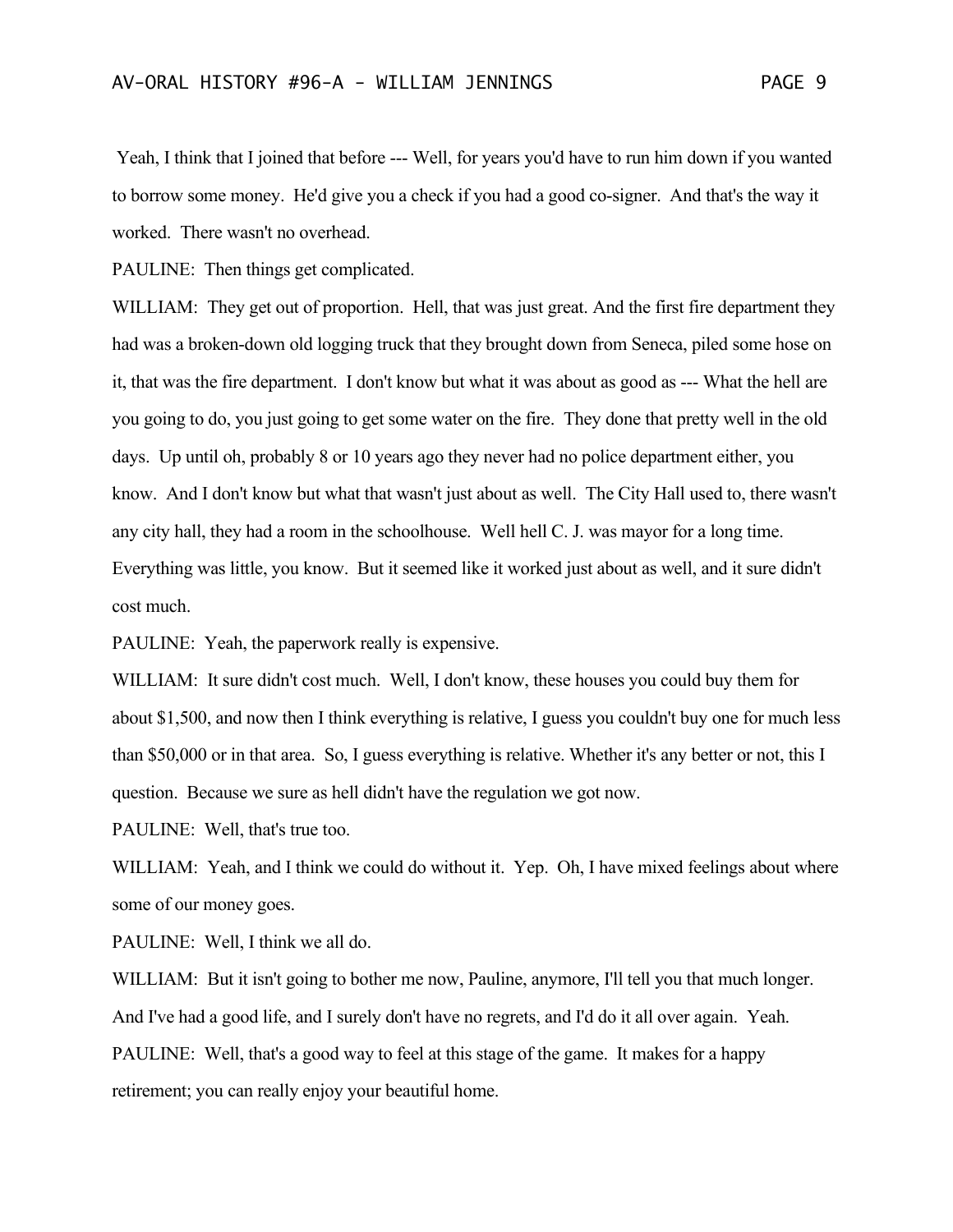WILLIAM: I made a serious mistake when I first retired. I had the funny notion I'd like to; I'd be the mayor. So, I got to be mayor.

PAULINE: That's right. You were mayor for a while, weren't you?

WILLIAM: I hated it worse than any job I ever had in my life before. Oh god, a frustrating thing. You shouldn't scold some of them ... They don't get paid nothing; all they get is a lot of backlash. That's a thankless job, I'll tell you.

PAULINE: It is a thankless job.

WILLIAM: Boy, and it's kind of sad too, because you can't get a good person to take it because you couldn't afford to. If somebody gets it just because they want it, like in my case, that ain't no good, no.

PAULINE: What about during World War II. You were working in the shipping department, and I understand you had quite a few women working in the shipping department at that time. WILLIAM: Yeah, yeah, they did have. But I'm trying to think what happened to them after that. Surely, they didn't just terminate them and put the men back to work, did they? PAULINE: Well, I think Eunice Gregg and Mrs. Elswick continued to work out there. My grandmother was one who worked out there, but she chose to quit after the war was over. WILLIAM: I don't think that they terminated any, but yes, there was a lot of them there during the war, this is right. But I never thought about it much until you asked. I would suppose just natural attrition and as one of them left, they got a man in her place, or something. I would say that's probably --- there wasn't any in the planning mill because it was kind of a specialized dangerous

area. But in the shipping, itself, yes, there was, you bet. But I doubt that there was many working

for the company, I mean on the payroll during the war years, as there was before the shutdown.

PAULINE: Yeah, there were a lot of women ---

WILLIAM: There was a lot of them there.

PAULINE: The factory especially, I understand, was a place where women worked.

WILLIAM: Yeah, they broke the factory.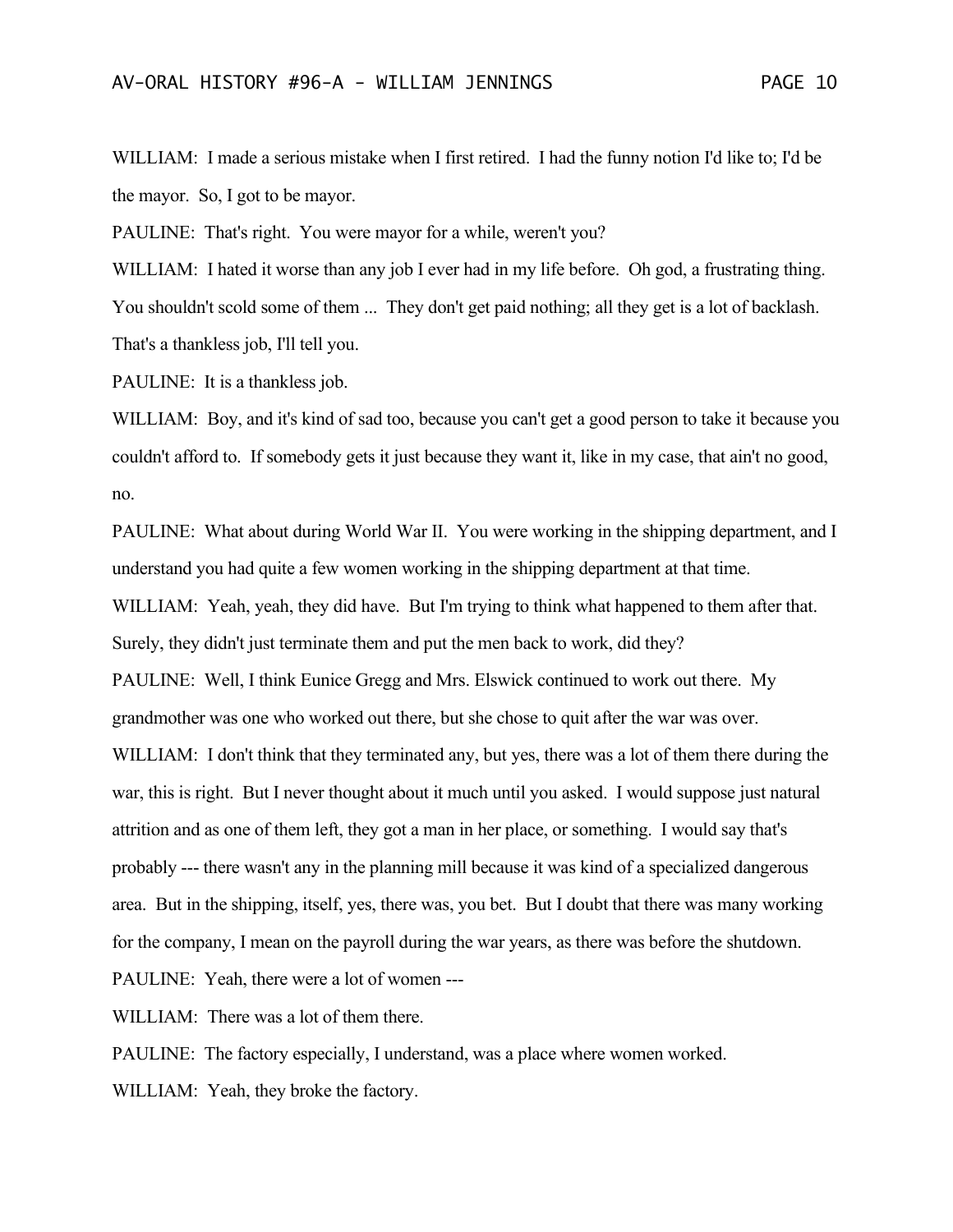PAULINE: You will have to qualify that statement, or you have to explain that statement.

WILLIAM: I was looking right at you.

PAULINE: Yeah.

WILLIAM: No, I don't know, I'm just kidding about that. You can strike that out. No, but in later years it was a better place to work. In the old days, my god it was cold. Holy smokes! You know there was damn few places to get warm either. And you'd go to work --- I don't know how many years we lived here, Pauline, but I walked to work everyday, came home for lunch everyday, snow, rain, cold. You bet, everything wasn't all sunshine and roses back ---

PAULINE: Harney County weather is, Harney County weather.

WILLIAM: You bet. And you only had an hour and you had to walk that far, and get your lunch, and be right back there before the whistle blowed. You're damn right.

There was very few cars in town, and you couldn't hardly afford to run them. I get into the damndest arguments now. I guess you shouldn't quote me, but --- Well we was getting about 40 cents an hour, and we was buying gas for 26 cents a gallon. Now I want to know from you if everything is relative, why in the hell isn't gas about \$6.50 a gallon now?

PAULINE: Now we figure wages about \$8 an hour now?

WILLIAM: Yeah.

PAULINE: And gas is what, \$1.50?

WILLIAM: Well, a \$1.30. Well, it don't make no difference, look at that spread.

PAULINE: Yeah, that 20 cents doesn't make that much difference.

WILLIAM: No.

PAULINE: No, you're right. And the same thing with food prices. If you're making 46 cents an hour and were paying 5 cents a loaf for bread --- I understand that's, or maybe --- I don't know, it was a quarter when I was a kid, I remember. But that would have been in the later '40's when I remember the price of bread was a quarter.

WILLIAM: Well, I come back to gasoline and shoes. Now it used to be that a good pair of men's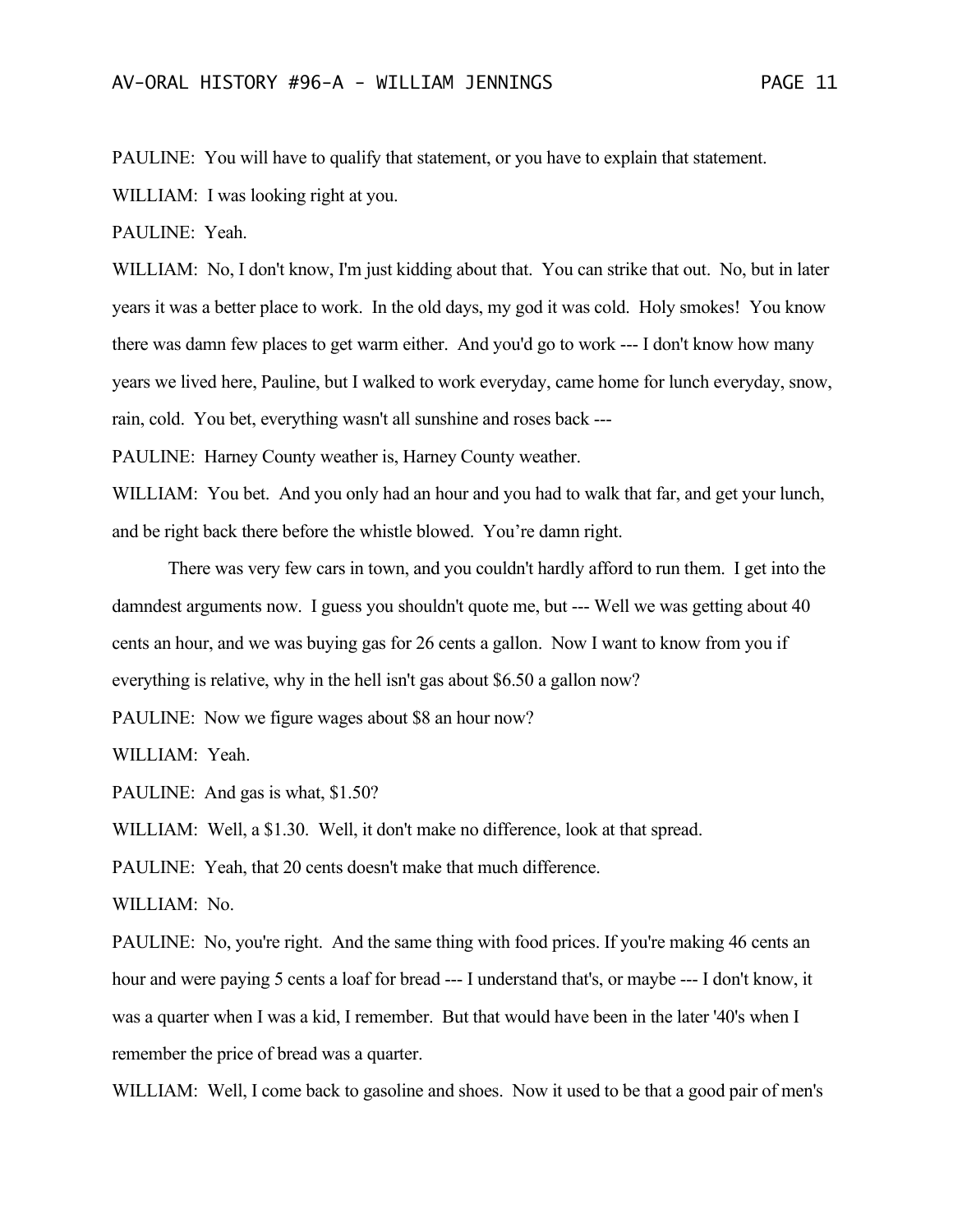shoes, you'd get a good pair of shoes, you know, dress shoes, comfortable shoes, you could get a good pair of shoes for \$5. Now then, that's pretty equal. Cause you've got to pay about \$75 or \$80 for a good pair of shoes. Now this is all right. But you can't relate it to gasoline, and you can't

relate it to potatoes or wheat.

PAULINE: Well, I think this is a good comment to have on the tape. People don't, you know, people my age and people younger than myself don't have that perspective that you have, of seeing that really low wage and what prices have done. I think it's a very valid comment.

WILLIAM: Something has happened to our ---

PAULINE: Our priorities I think --- Well, our standard of living is quote "higher". We expect to have a television set, and we expect to have a record player, and we expect to turn the lights on and have electricity, and the house warm day and night.

WILLIAM: Yep. Well, we expect to have a plumber if you need one, and you expect him to come right now, and an electrician. It was unheard of. By God if your sewer went haywire, you fixed it. If your lights went out, you found out what was the matter. It wasn't regulated. Now I could get thrown in jail for going and trying to fix my own lights.

PAULINE: Well, I know.

WILLIAM: Yeah. I don't know.

PAULINE: What do they call that, self-reliance?

WILLIAM: Well, it was just by virtue of having to do something. Well, you learned to do it and you did it. Go right back to root hog or die. You didn't ask nobody nothing. You had to do it. If you had a big chuckhole in the road --- In later years we got wealthy, I got a bicycle, running down the road to beat hell, went end over end. We had to fill the chuckholes.

PAULINE: You didn't call the city road department.

WILLIAM: You didn't call the city, that's right. Oh, I don't know, we could talk here for a month at it. Just millions and millions of little things that --- there wasn't any money spent for alcohol. On a good payday or holiday, you'd get a little bootleg whiskey or something, but that was it. Oh, quite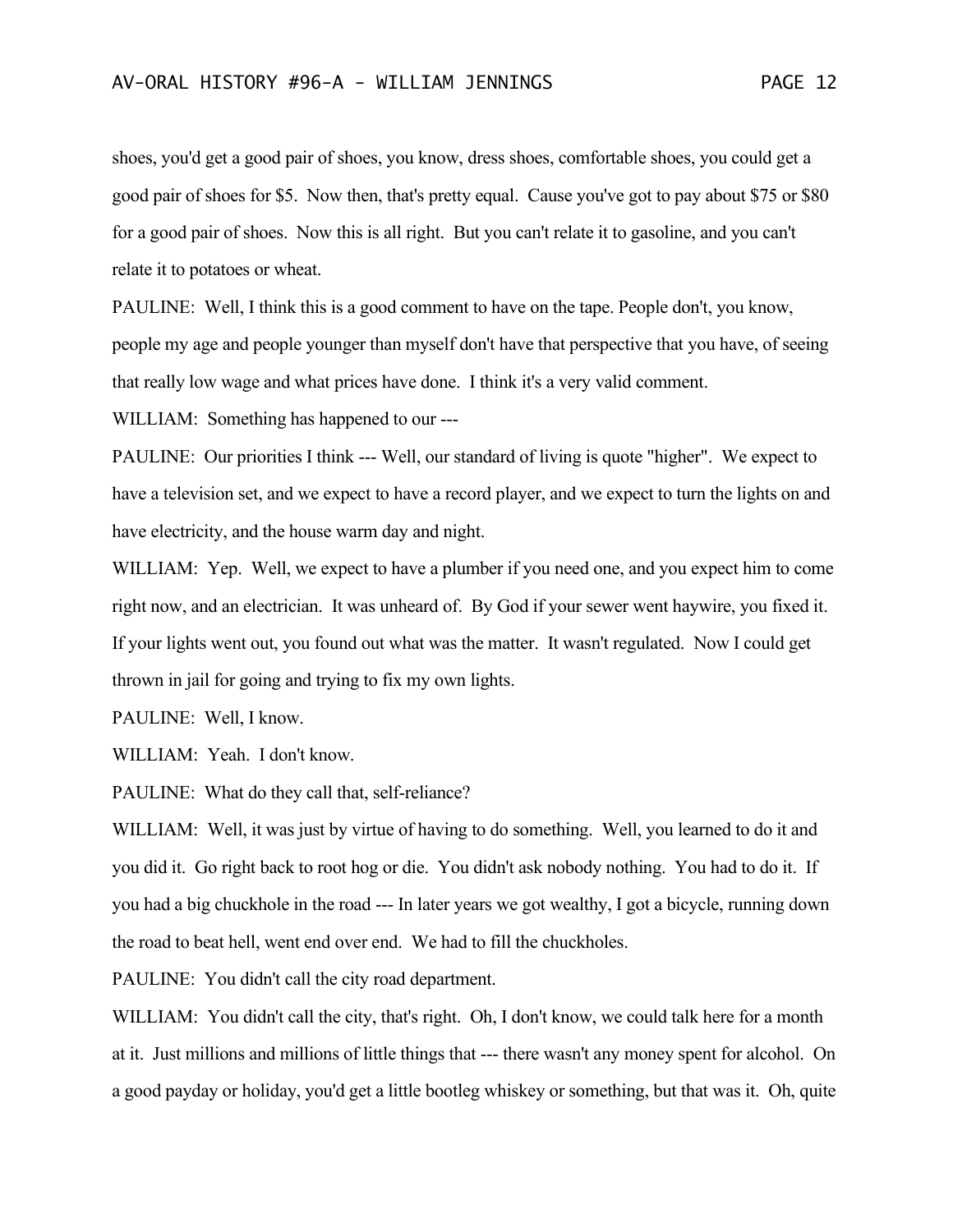a few people around town made home brew. But they made it to give away. It didn't cost nothing because, but --- No, no.

Mother and I, and Sally was with us, and we stopped out there at that Warm Springs area.

We were going down to Winnemucca a while back, you know. I can't figure out what's the matter there. My god, that water is hot.

PAULINE: It seems like they would do something with that water at some point in time.

WILLIAM: One time, you know, there was a dance hall and a ---

PAULINE: Kind of a resort type place.

WILLIAM: Yeah, and I thought it was a going concern.

PAULINE: I guess it burned down and they just didn't build back.

WILLIAM: Must not have been a paying proposition.

PAULINE: Must not have been too good.

WILLIAM: But it's hard to understand why it would be there for all this time.

PAULINE: At this point in time, too, it looks like someone would be ---

WILLIAM: Natural heat.

PAULINE: --- putting greenhouses up there to beat the band. Yeah, I've thought about that too.

Because that water is terribly hot.

WILLIAM: It's probably not feasible. I assume maybe they're asking so much for the property that it probably just wouldn't be feasible.

PAULINE: Well, our transportation costs, I think, too, in and out of this area kill a lot of good ideas.

WILLIAM: I've got one thing here that I'm going to show you that might be of interest to you. I don't know what else you want from me.

PAULINE: Okay. What have you got here?

WILLIAM: The thought occurred to me you might want to browse through some of that.

PAULINE: Oh, this is from the very ---